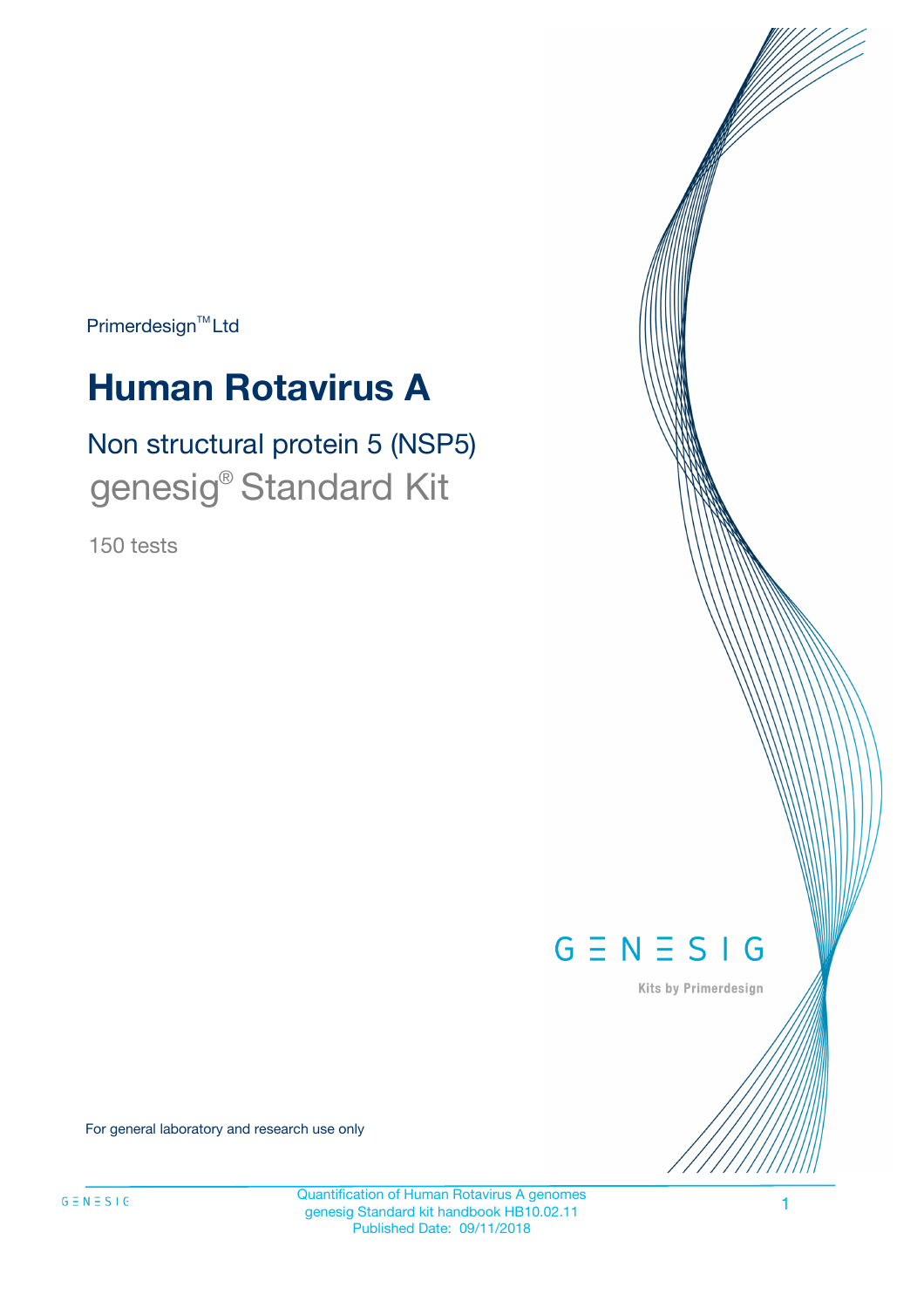# Introduction to Human Rotavirus A

Rotavirus is a genus of double-stranded RNA based viruses of the Reoviridae family. Species within this genus have been named A to G, all cause severe diarrhoea although species A-C are the most common in humans. The linear RNA genome of this species contains 11 segments between 528 and 3267 nucleotides in length. The three layer capsid containing this genome has icosahedral symmetry and is around 80nm in diameter and has channels which extend inward to the core.

The main route of transmission is the faecal-oral route due to contamination of food and water. The virus targets the enterocytes of the intestinal villi, enters the host cell by receptormediated endocytosis and replicates in the cytoplasm. After replication and construction of the new viral progeny the cell is lysed resulting in viral release as well as release of intestinal fluid which results in diarrhoea containing viral particles.

After an incubation period of around 2 days, symptoms of Rotavirus infection present with vomiting, fever and diarrhoea that can last over a week. After infection antibodies to the virus can be found in an individual, subsequent infections can occur throughout life but are mainly asymptomatic. Infection is therefore most severe in young children although newborns are thought to have acquired immunity from trans-placental transfer of antibodies. Treatment is usually directed at alleviation of symptoms and mainly involves rehydration.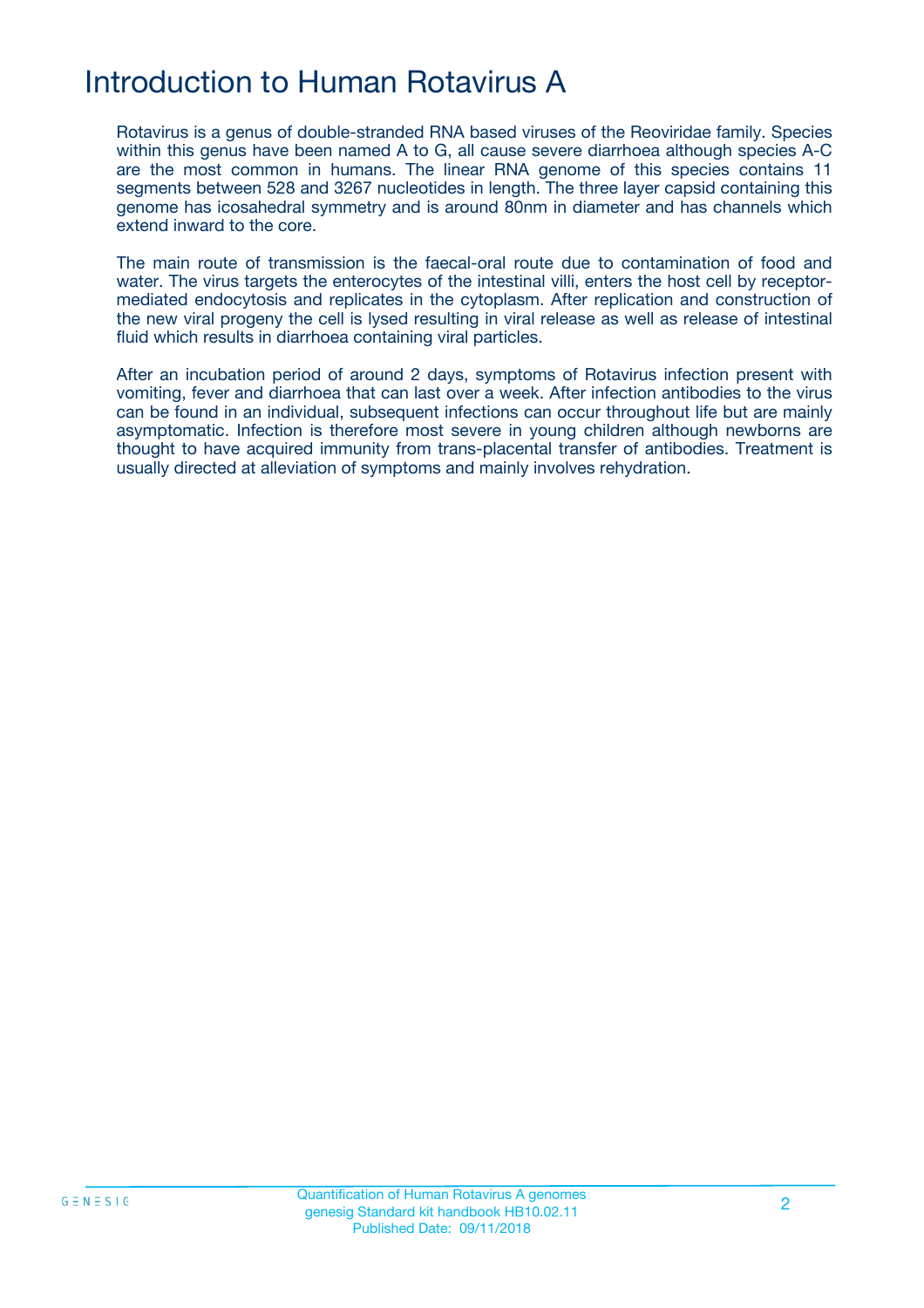# **Specificity**

The Primerdesign genesig Kit for Human Rotavirus A (Human Rotavirus A) genomes is designed for the in vitro quantification of Human Rotavirus A genomes. The kit is designed to have a broad detection profile. Specifically, the primers represent 100% homology with over 95% of the NCBI database reference sequences available at the time of design.

The dynamics of genetic variation means that new sequence information may become available after the initial design. Primerdesign periodically reviews the detection profiles of our kits and when required releases new versions.

Due to very high sequence homology between the viruses, the primers and probe in this kit will also detect rotavirus A isolates from a range of non human hosts.

If you require further information, or have a specific question about the detection profile of this kit then please send an e.mail to enquiry@primerdesign.co.uk and our bioinformatics team will answer your question.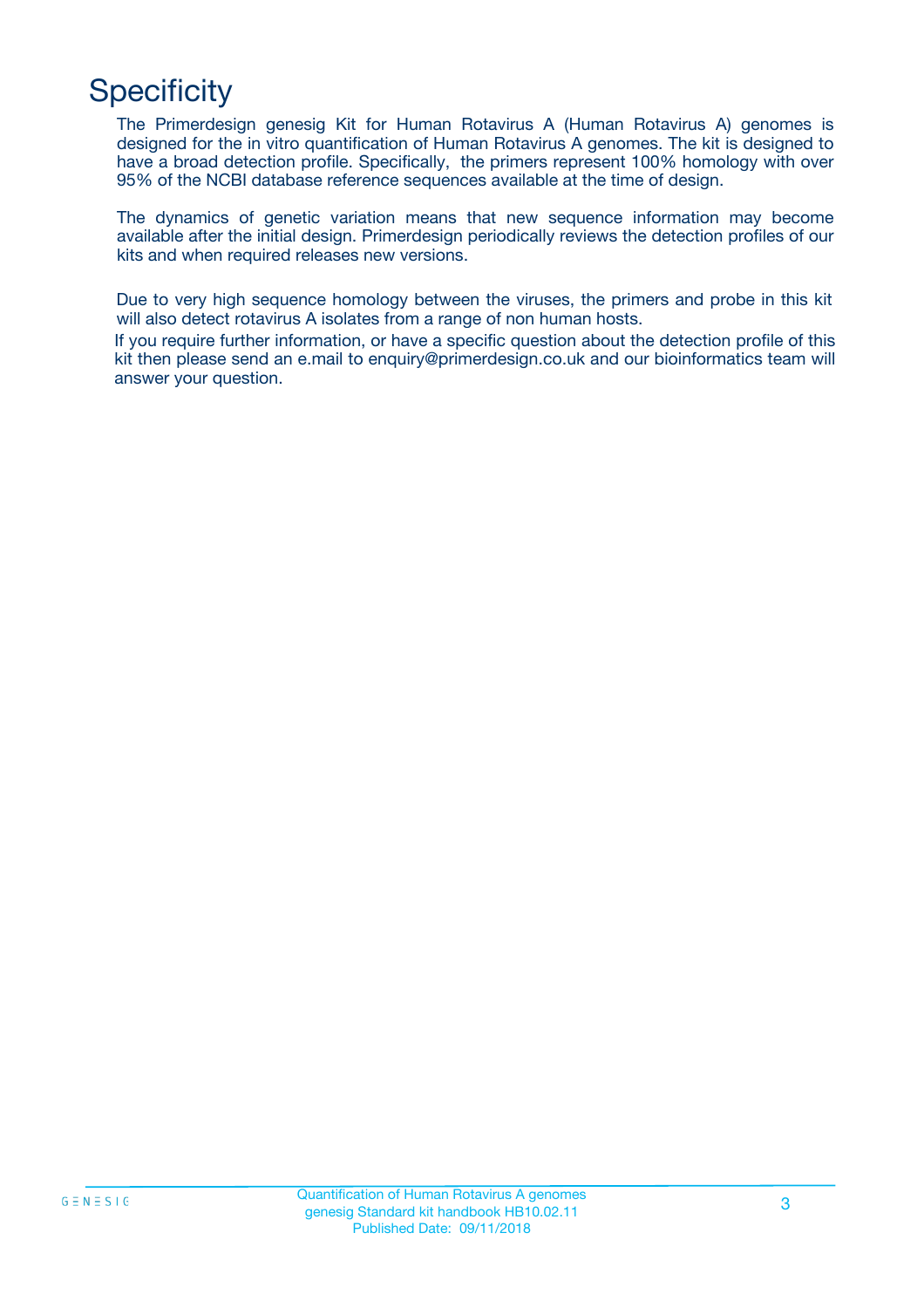# Kit contents

- **Human Rotavirus A specific primer/probe mix (150 reactions BROWN)** FAM labelled
- **Human Rotavirus A positive control template (for Standard curve RED)**
- **RNase/DNase free water (WHITE)** for resuspension of primer/probe mixes
- **Template preparation buffer (YELLOW)** for resuspension of positive control template and standard curve preparation

## **Reagents and equipment to be supplied by the user**

#### **Real-time PCR Instrument**

#### **Extraction kit**

This kit is recommended for use with genesig Easy DNA/RNA Extraction kit. However, it is designed to work well with all processes that yield high quality RNA and DNA with minimal PCR inhibitors.

**oasigTM lyophilised OneStep or Precision**®**PLUS OneStep 2X RT-qPCR Master Mix** Contains complete OneStep RT-qPCR master mix

**Pipettors and Tips**

**Vortex and centrifuge**

**Thin walled 1.5 ml PCR reaction tubes**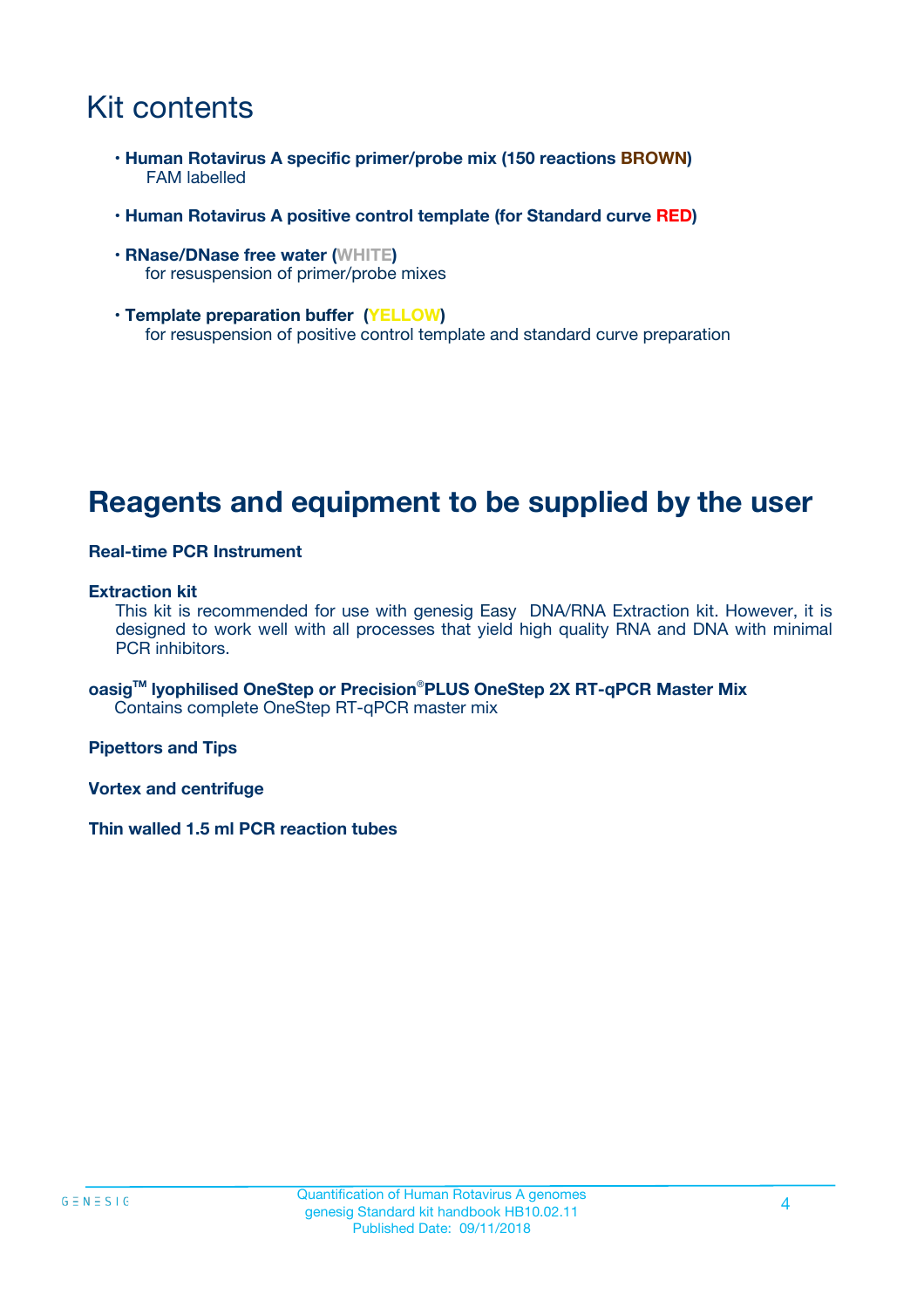### Kit storage and stability

This kit is stable at room temperature but should be stored at -20ºC on arrival. Once the lyophilised components have been resuspended they should not be exposed to temperatures above -20°C for longer than 30 minutes at a time and unnecessary repeated freeze/thawing should be avoided. The kit is stable for six months from the date of resuspension under these circumstances.

If a standard curve dilution series is prepared this can be stored frozen for an extended period. If you see any degradation in this serial dilution a fresh standard curve can be prepared from the positive control.

Primerdesign does not recommend using the kit after the expiry date stated on the pack.

### Suitable sample material

All kinds of sample material suited for PCR amplification can be used. Please ensure the samples are suitable in terms of purity, concentration, and RNA/DNA integrity. Always run at least one negative control with the samples. To prepare a negative-control, replace the template RNA sample with RNase/DNase free water.

### Dynamic range of test

Under optimal PCR conditions genesig Human Rotavirus A detection kits have very high priming efficiencies of >95% and can detect less than 100 copies of target template.

### Notices and disclaimers

This product is developed, designed and sold for research purposes only. It is not intended for human diagnostic or drug purposes or to be administered to humans unless clearly expressed for that purpose by the Food and Drug Administration in the USA or the appropriate regulatory authorities in the country of use. During the warranty period Primerdesign genesig detection kits allow precise and reproducible data recovery combined with excellent sensitivity. For data obtained by violation to the general GLP guidelines and the manufacturer's recommendations the right to claim under guarantee is expired. PCR is a proprietary technology covered by several US and foreign patents. These patents are owned by Roche Molecular Systems Inc. and have been sub-licensed by PE Corporation in certain fields. Depending on your specific application you may need a license from Roche or PE to practice PCR. Additional information on purchasing licenses to practice the PCR process may be obtained by contacting the Director of Licensing at Roche Molecular Systems, 1145 Atlantic Avenue, Alameda, CA 94501 or Applied Biosystems business group of the Applera Corporation, 850 Lincoln Centre Drive, Foster City, CA 94404. In addition, the 5' nuclease assay and other homogeneous amplification methods used in connection with the PCR process may be covered by U.S. Patents 5,210,015 and 5,487,972, owned by Roche Molecular Systems, Inc, and by U.S. Patent 5,538,848, owned by The Perkin-Elmer Corporation.

### Trademarks

Primerdesign™ is a trademark of Primerdesign Ltd.

genesig $^\circledR$  is a registered trademark of Primerdesign Ltd.

The PCR process is covered by US Patents 4,683,195, and 4,683,202 and foreign equivalents owned by Hoffmann-La Roche AG. BI, ABI PRISM® GeneAmp® and MicroAmp® are registered trademarks of the Applera Genomics (Applied Biosystems Corporation). BIOMEK® is a registered trademark of Beckman Instruments, Inc.; iCycler™ is a registered trademark of Bio-Rad Laboratories, Rotor-Gene is a trademark of Corbett Research. LightCycler™ is a registered trademark of the Idaho Technology Inc. GeneAmp®, TaqMan® and AmpliTaqGold® are registered trademarks of Roche Molecular Systems, Inc., The purchase of the Primerdesign™ reagents cannot be construed as an authorization or implicit license to practice PCR under any patents held by Hoffmann-LaRoche Inc.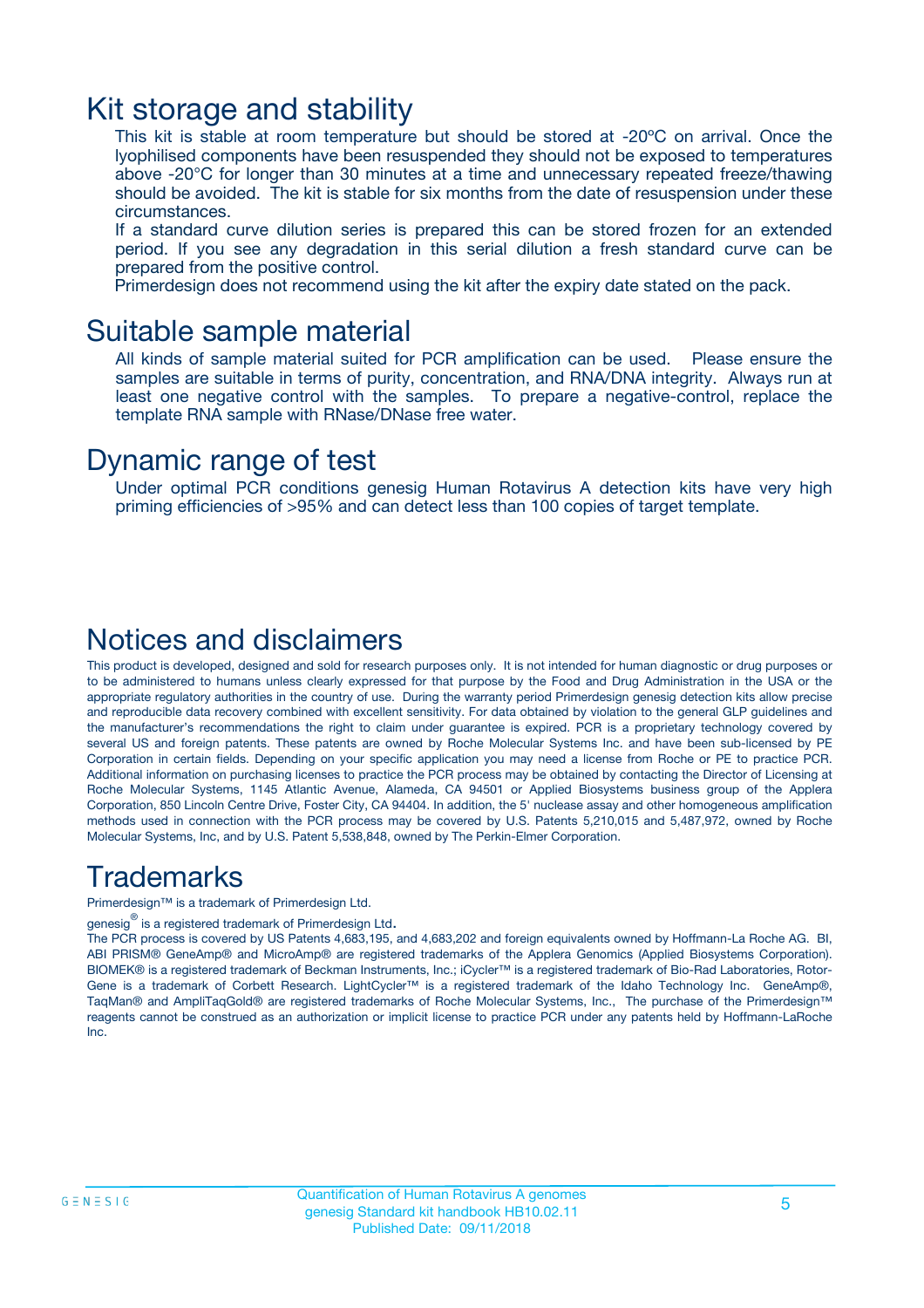# Principles of the test

#### **Real-time PCR**

A Human Rotavirus A specific primer and probe mix is provided and this can be detected through the FAM channel.

The primer and probe mix provided exploits the so-called TaqMan® principle. During PCR amplification, forward and reverse primers hybridize to the Human Rotavirus A cDNA. A fluorogenic probe is included in the same reaction mixture which consists of a DNA probe labeled with a 5`-dye and a 3`-quencher. During PCR amplification, the probe is cleaved and the reporter dye and quencher are separated. The resulting increase in fluorescence can be detected on a range of qPCR platforms.

#### **Positive control**

For copy number determination and as a positive control for the PCR set up, the kit contains a positive control template. This can be used to generate a standard curve of Human Rotavirus A copy number / Cq value. Alternatively the positive control can be used at a single dilution where full quantitative analysis of the samples is not required. Each time the kit is used, at least one positive control reaction must be included in the run. A positive result indicates that the primers and probes for detecting the target Human Rotavirus A gene worked properly in that particular experimental scenario. If a negative result is obtained the test results are invalid and must be repeated. Care should be taken to ensure that the positive control does not contaminate any other kit component which would lead to falsepositive results. This can be achieved by handling this component in a Post PCR environment. Care should also be taken to avoid cross-contamination of other samples when adding the positive control to the run. This can be avoided by sealing all other samples and negative controls before pipetting the positive control into the positive control well.

#### **Negative control**

To validate any positive findings a negative control reaction should be included every time the kit is used. For this reaction the RNase/DNase free water should be used instead of template. A negative result indicates that the reagents have not become contaminated while setting up the run.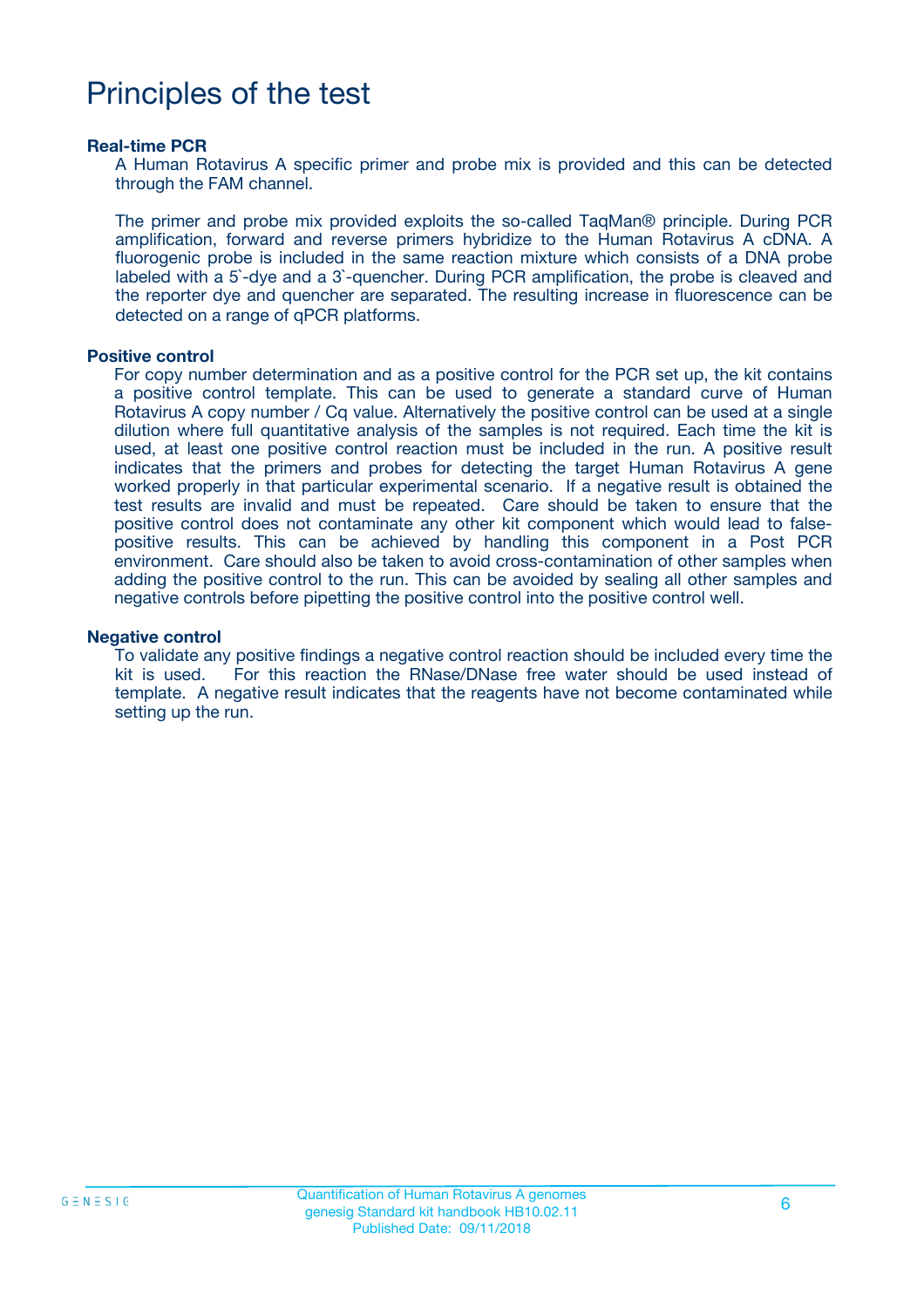### Resuspension protocol

To minimize the risk of contamination with foreign DNA, we recommend that all pipetting be performed in a PCR clean environment. Ideally this would be a designated PCR lab or PCR cabinet. Filter tips are recommended for all pipetting steps.

#### **1. Pulse-spin each tube in a centrifuge before opening.**

This will ensure lyophilised primer and probe mix is in the base of the tube and is not spilt upon opening the tube.

#### **2. Resuspend the kit components in the RNase/DNase free water supplied, according to the table below:**

To ensure complete resuspension, vortex each tube thoroughly.

| Component - resuspend in water             | <b>Volume</b> |  |
|--------------------------------------------|---------------|--|
| <b>Pre-PCR pack</b>                        |               |  |
| Human Rotavirus A primer/probe mix (BROWN) | $165$ µl      |  |

#### **3. Resuspend the positive control template in the template preparation buffer supplied, according to the table below:**

To ensure complete resuspension, vortex the tube thoroughly.

| Component - resuspend in template preparation buffer |          |  |
|------------------------------------------------------|----------|--|
| <b>Post-PCR heat-sealed foil</b>                     |          |  |
| Human Rotavirus A Positive Control Template (RED) *  | ่ 500 µl |  |

\* This component contains high copy number template and is a VERY significant contamination risk. It must be opened and handled in a separate laboratory environment, away from the other components.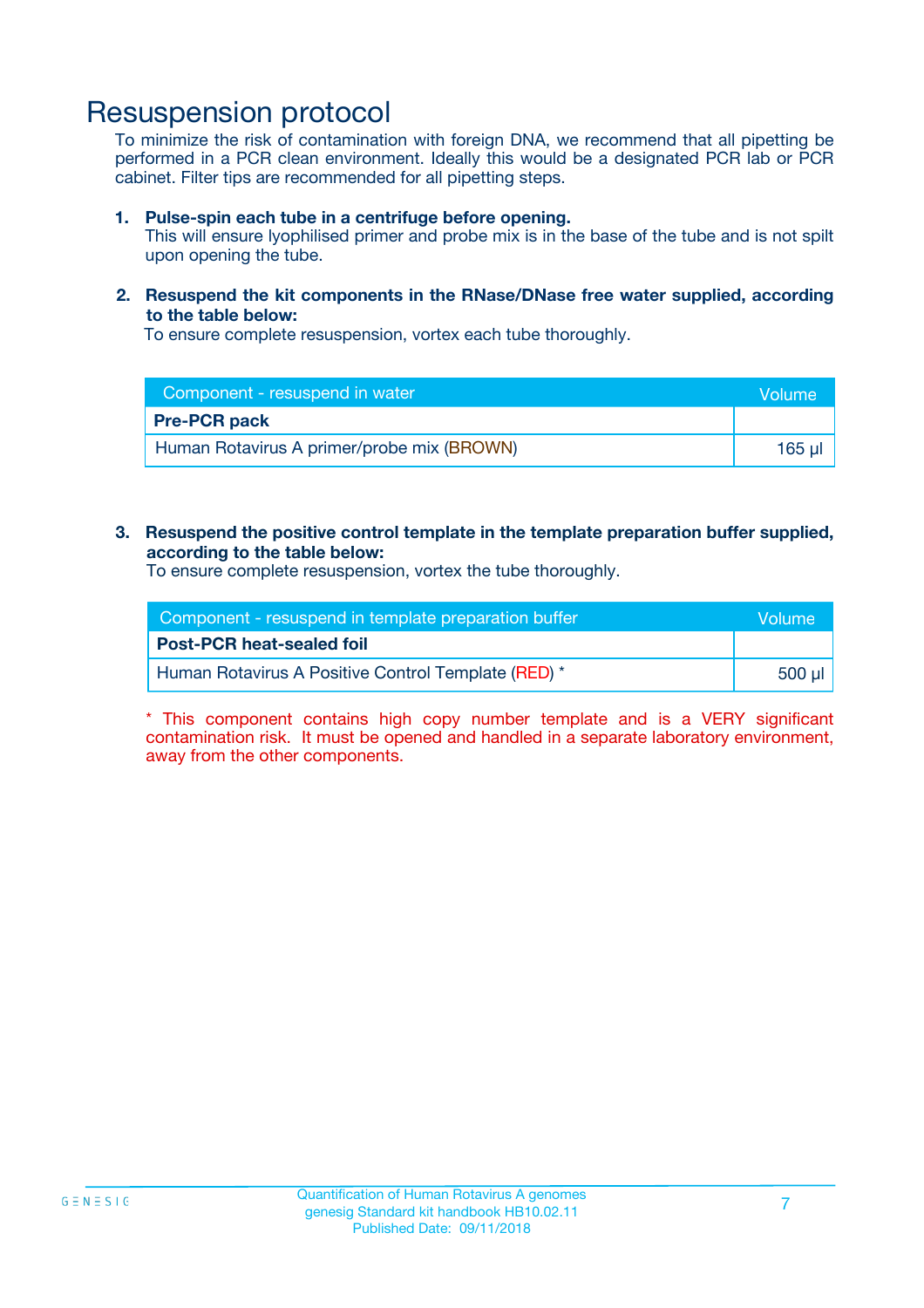## OneStep RT-qPCR detection protocol

A OneStep approach combining the reverse transcription and amplification in a single closed tube is the preferred method. If, however, a two step approach is required see page 10.

#### **For optimum performance and sensitivity.**

All pipetting steps and experimental plate set up should be performed on ice. After the plate is poured proceed immediately to the OneStep amplification protocol. Prolonged incubation of reaction mixes at room temperature can lead to PCR artifacts that reduce the sensitivity of detection.

**1. For each RNA sample prepare a reaction mix according to the table below:** Include sufficient reactions for positive and negative controls.

| Component                                                    | Volumer  |  |
|--------------------------------------------------------------|----------|--|
| oasig OneStep or PrecisionPLUS OneStep 2X RT-qPCR Master Mix | $10 \mu$ |  |
| Human Rotavirus A primer/probe mix (BROWN)                   | 1 µI     |  |
| <b>RNase/DNase free water (WHITE)</b>                        |          |  |
| <b>Final Volume</b>                                          | 15 µl    |  |

- **2. Pipette 15µl of this mix into each well according to your qPCR experimental plate set up.**
- **3. Pipette 5µl of RNA template into each well, according to your experimental plate set up.**

For negative control wells use 5µl of RNase/DNase free water. The final volume in each well is 20ul.

**4. If a standard curve is included for quantitative analysis prepare a reaction mix according to the table below:**

| Component                                                    | Volume  |
|--------------------------------------------------------------|---------|
| oasig OneStep or PrecisionPLUS OneStep 2X RT-qPCR Master Mix | 10 µl   |
| Human Rotavirus A primer/probe mix (BROWN)                   | 1 µl    |
| <b>RNase/DNase free water (WHITE)</b>                        | $4 \mu$ |
| <b>Final Volume</b>                                          | 15 µl   |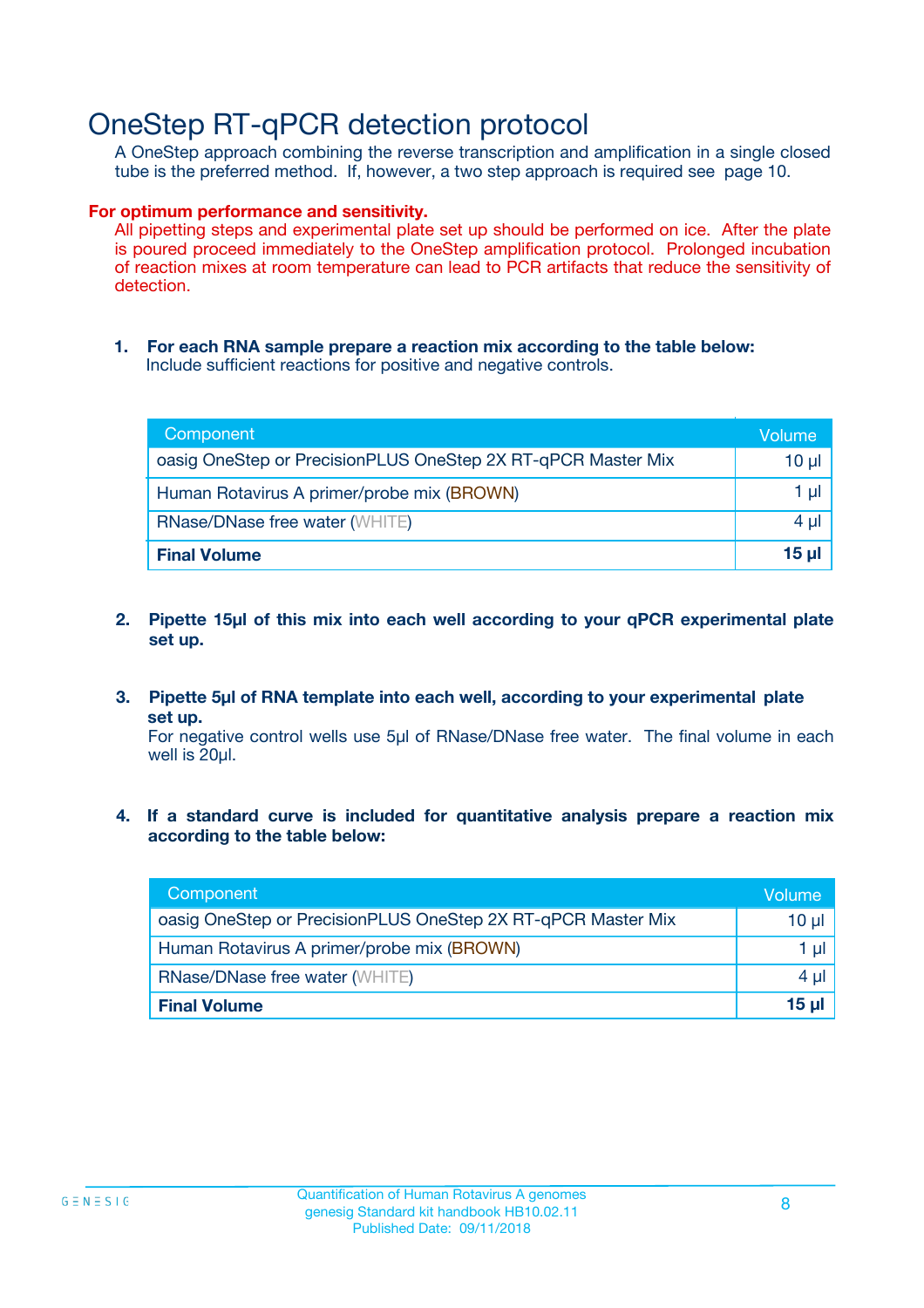#### **5. Preparation of standard curve dilution series**

- 1) Pipette 90µl of template preparation buffer into 5 tubes and label 2-6
- 2) Pipette 10µl of Positive Control Template (RED) into tube 2
- 3) Vortex thoroughly
- 4) Change pipette tip and pipette 10µl from tube 2 into tube 3
- 5) Vortex thoroughly

Repeat steps 4 and 5 to complete the dilution series

| <b>Standard Curve</b>         | <b>Copy Number</b>     |
|-------------------------------|------------------------|
| Tube 1 Positive control (RED) | $2 \times 10^5$ per µl |
| Tube 2                        | $2 \times 10^4$ per µl |
| Tube 3                        | $2 \times 10^3$ per µl |
| Tube 4                        | $2 \times 10^2$ per µl |
| Tube 5                        | 20 per $\mu$           |
| Tube 6                        | 2 per µl               |

**6. Pipette 5µl of standard template into each well for the standard curve according to your plate set up**

The final volume in each well is 20ul.

# OneStep RT-qPCR amplification protocol

Amplification conditions using oasig OneStep or PrecisionPLUS OneStep 2X RT-qPCR Master Mix.

|             | <b>Step</b>                  | <b>Time</b>      | <b>Temp</b>    |
|-------------|------------------------------|------------------|----------------|
|             | <b>Reverse Transcription</b> | $10 \text{ min}$ | $55^{\circ}$ C |
|             | Enzyme activation            | 2 min            | $95^{\circ}$ C |
| Cycling x50 | Denaturation                 | 10 <sub>s</sub>  | $95^{\circ}$ C |
|             | <b>DATA COLLECTION *</b>     | 60 s             | $60^{\circ}$ C |

\* Fluorogenic data should be collected during this step through the FAM channel